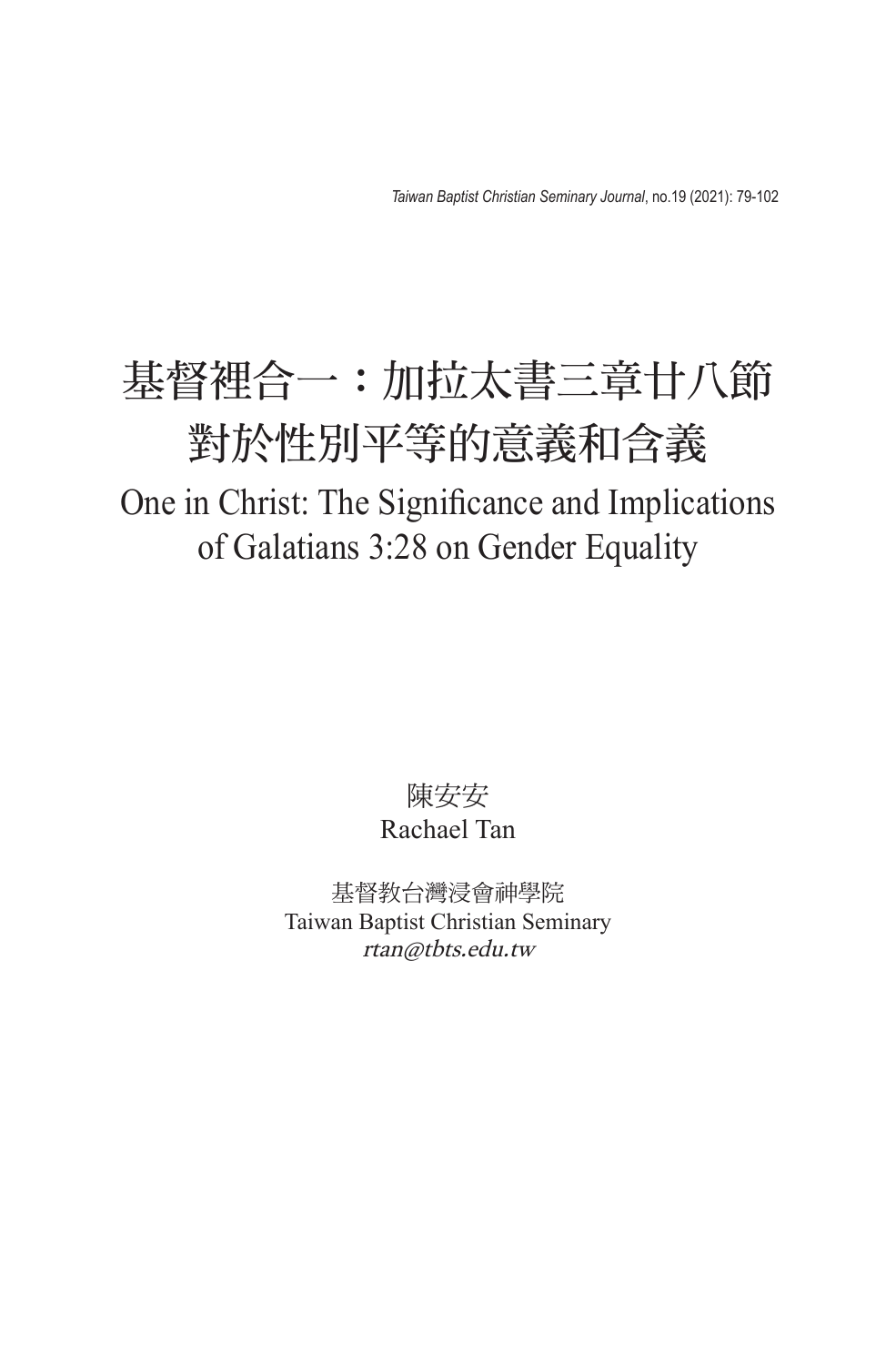## 摘要

加拉太書三章廿八節是理解在基督裡「合一」的基礎,也是 達到「平等」的依據。大多數學者同意,信徒在基督裡的屬靈地 位具有兩性平等。然而此平等是否延伸到兩性的領導地位和權威 仍有分歧。本文透過分析此經節的語境與仔細解釋希臘文經文, 得以準確詮釋並獲得解開此僵局的關鍵。對其意思的正確了解可 提供理解其對性別平等的意義。本文簡要討論對女性事奉的兩種 對立解釋涂徑(互補主義和平等主義)的錯誤二分法,並提出另 一種解釋進路(恩賜靈恩主義)。針對性別平等的聖經觀點先根 據聖靈賜予恩賜的神學觀討論,再提出相關事奉的含義。

關鍵字:加拉太書 3:28、性別平等、基督裡合一、互補主義、平 等主義、恩賜靈恩主義